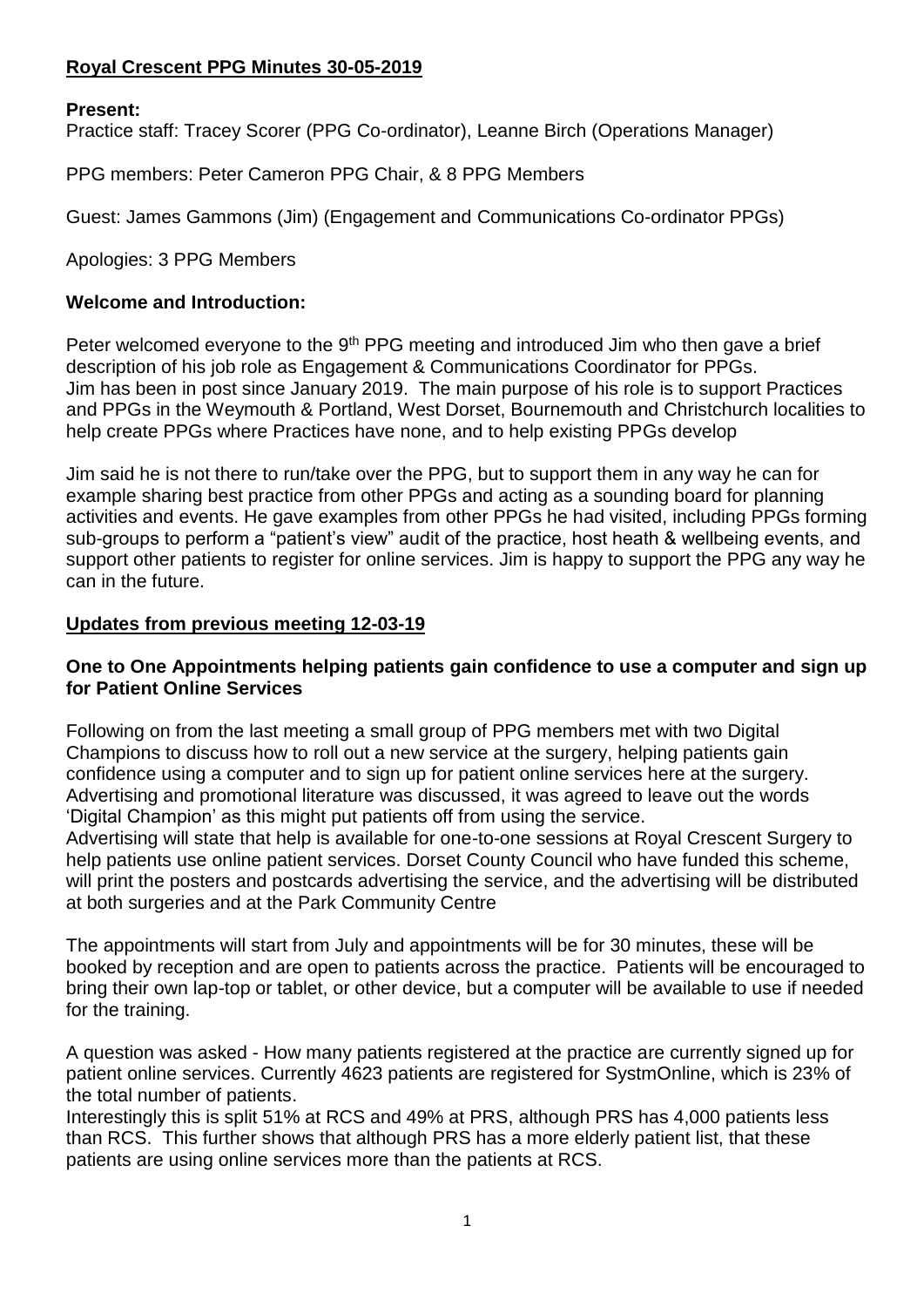# **Friends and Family Test (FTT) paper questionnaire**

Tracey informed the group that the FFT paper questionnaire had now been updated and the questions relating to age, disability, ethnic group and gender removed as this information is not required. A link has been put on the practice website to NHS.uk for patients to leave feedback if they wish and to see our Friends and Family Test rating.

# **New Services / Updates**

# **E-Consult**

EConsult - allows patients to consult with their GP electronically, and offers alternatives to calling or coming into the surgery for common, more minor problems. Using this service patients can also access self-help content, and be signposted to alternative options available, such as pharmacy, symptom checkers or 111.

E-consult requires patients to complete an online questionnaire related to their problem or condition. It can also be used for administration, ie requesting continuation sick certificates, a rereferral, or letter.

The patient accesses **E-consult via a link on the surgery webpage**, which then takes them through a series of questions relative to their query. The information given is then emailed to the practice and passed to a GP. For completed questionnaires that are received before midnight patients will receive feedback from the surgery by the end of the next working day. *This will start from June but will not be widely advertised. We would like PPG members to trial this for us where possible, and report back their experience, before we advertise this new service to all patients.*

# **NHS APP**

The NHS App provides a simple and secure way for people to access a range of NHS services on their smartphone or tablet and can be used similarly, but with extra services to Patient Online.

## **The NHS App enables people to:**

- Check their symptoms using the [health A-Z on the NHS website](https://www.nhs.uk/conditions/)
- Find out what to do when they need help urgently using [NHS 111 online](http://111.nhs.uk/)
- Book and manage appointments at their GP practice
- Order their repeat prescriptions
- Securely view their GP medical record
- [Register as an organ donor](https://www.organdonation.nhs.uk/)
- [Choose whether the NHS uses their data for research and planning](https://www.nhs.uk/your-nhs-data-matters/)

The NHS App is now available to the public on [Google Play](https://play.google.com/store/apps/details?id=com.nhs.online.nhsonline) and [Apple app](https://www.apple.com/uk/ios/app-store/) stores.

GP practices are being connected to the app gradually and will all be connected by 1 July 2019. Once their GP practice is connected to the app, patients can 'self' register and verify their identity through a 'self ID process' ie taking a photo of their driving licence and uploading a photo of themselves which is then sent off for checking, before access is enabled.

The patient does not have to contact the surgery to connect to this app, as long as they can verify their identity. (This will save practice admin time).

Through the app they can access the same services (and more) as the current Patient Online Service.

There will be a national campaign in September encouraging patients to use this app.